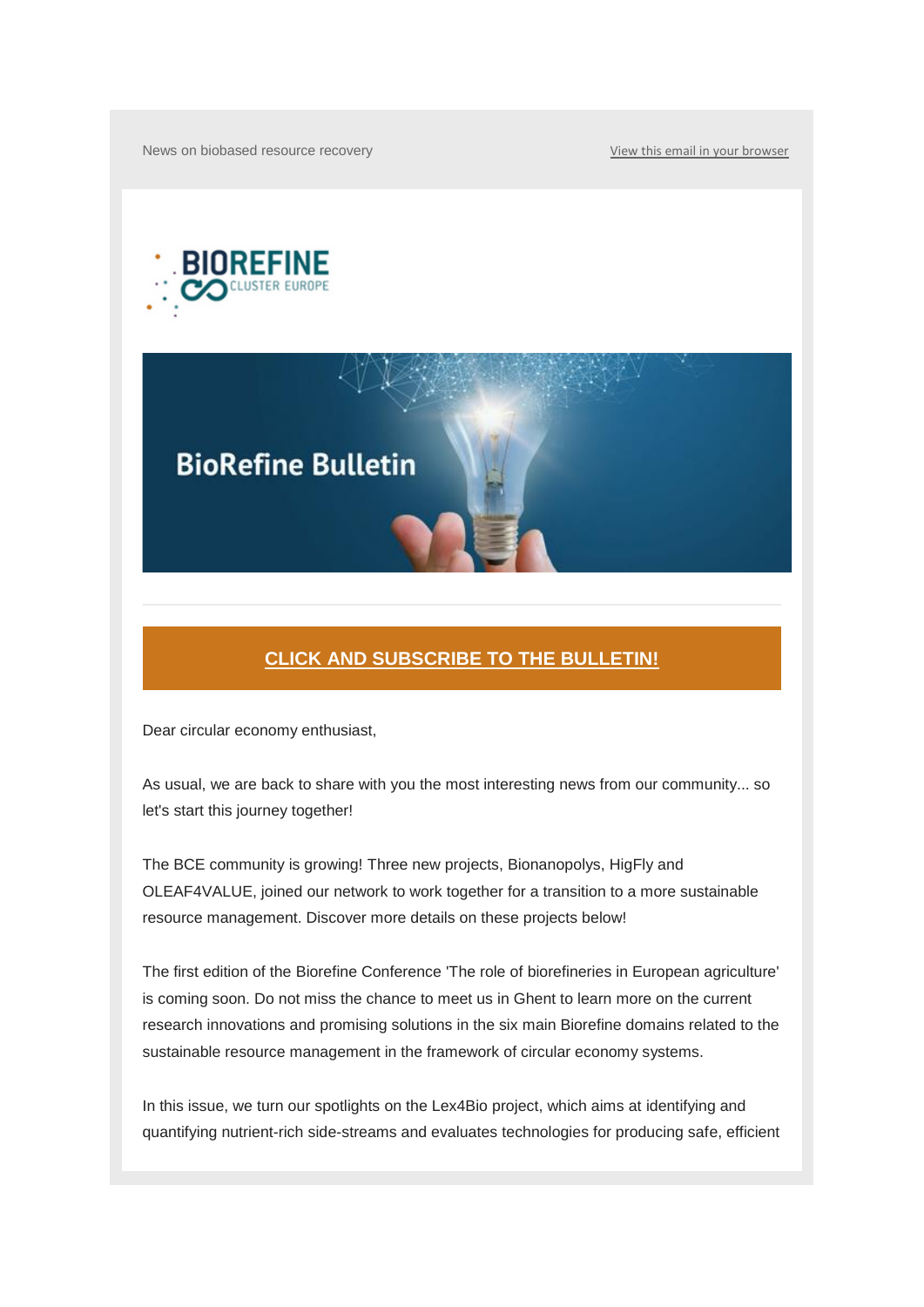and regionally targeted bio-based fertilizers in the EU. The project also provides policy recommendations for achieving a higher use efficiency of bio-based fertilizers and socioeconomic improvements for the rural population.

Breaking news from projects of our community will enrich your reading and will update you on their latest initiatives, progress and results.

And lastly do not forget to take a peek at publications and events we chose for you.

We wish you a pleasant reading!

### **The BCE Team**

Our latest updates will be waiting for you at @Bioref\_Cluster and [www.biorefine.eu](https://eur03.safelinks.protection.outlook.com/?url=https%3A%2F%2Fbiorefine.us16.list-manage.com%2Ftrack%2Fclick%3Fu%3Daceea0a47657202bfe88eed28%26id%3D6967f14a50%26e%3D527ddf0f1e&data=05%7C01%7CMargherita.Genua%40ugent.be%7C0fc5840f842041328a2308da29ef4446%7Cd7811cdeecef496c8f91a1786241b99c%7C1%7C0%7C637868405482517136%7CUnknown%7CTWFpbGZsb3d8eyJWIjoiMC4wLjAwMDAiLCJQIjoiV2luMzIiLCJBTiI6Ik1haWwiLCJXVCI6Mn0%3D%7C3000%7C%7C%7C&sdata=ptUBHtdrIl%2FMKPPCEudXiuHlgwEJdFWARUTsQVldpXo%3D&reserved=0). See you there! You wish to share any news with us? Get in touch! [info@biorefine.eu](mailto:info@biorefine.eu)

### Biorefine Community

# **Bionanopolys, Higfly and OLEAF4VALUE join our network!**



We are happy to welcome Bionanopolys, HigFly and OLEAF4VALUE in our network!

**[Bionanopolys](https://eur03.safelinks.protection.outlook.com/?url=https%3A%2F%2Fbiorefine.us16.list-manage.com%2Ftrack%2Fclick%3Fu%3Daceea0a47657202bfe88eed28%26id%3D373848d2ed%26e%3D527ddf0f1e&data=05%7C01%7CMargherita.Genua%40ugent.be%7C0fc5840f842041328a2308da29ef4446%7Cd7811cdeecef496c8f91a1786241b99c%7C1%7C0%7C637868405482517136%7CUnknown%7CTWFpbGZsb3d8eyJWIjoiMC4wLjAwMDAiLCJQIjoiV2luMzIiLCJBTiI6Ik1haWwiLCJXVCI6Mn0%3D%7C3000%7C%7C%7C&sdata=8FMocQSGptN%2FS9LarozUzbhtyhaq8X0PWKnwpTWntGk%3D&reserved=0)** aims to launch an open, innovative test bed for the design, development, testing, regulatory and environmental assessment, and upscaling of promising nano-enabled bio-based materials.

**[HigFly](https://eur03.safelinks.protection.outlook.com/?url=https%3A%2F%2Fbiorefine.us16.list-manage.com%2Ftrack%2Fclick%3Fu%3Daceea0a47657202bfe88eed28%26id%3D61f9652a9e%26e%3D527ddf0f1e&data=05%7C01%7CMargherita.Genua%40ugent.be%7C0fc5840f842041328a2308da29ef4446%7Cd7811cdeecef496c8f91a1786241b99c%7C1%7C0%7C637868405482517136%7CUnknown%7CTWFpbGZsb3d8eyJWIjoiMC4wLjAwMDAiLCJQIjoiV2luMzIiLCJBTiI6Ik1haWwiLCJXVCI6Mn0%3D%7C3000%7C%7C%7C&sdata=Vd6V6bclPOsl1fw8mMyioijm32gIv5w6ZlmnCB64tRI%3D&reserved=0) develops the next generation of** technologies for the production of sustainable aviation fuel from abundant second generation feedstock.

[Oleaf4Value](https://eur03.safelinks.protection.outlook.com/?url=https%3A%2F%2Fbiorefine.us16.list-manage.com%2Ftrack%2Fclick%3Fu%3Daceea0a47657202bfe88eed28%26id%3Da4c15dd63c%26e%3D527ddf0f1e&data=05%7C01%7CMargherita.Genua%40ugent.be%7C0fc5840f842041328a2308da29ef4446%7Cd7811cdeecef496c8f91a1786241b99c%7C1%7C0%7C637868405482517136%7CUnknown%7CTWFpbGZsb3d8eyJWIjoiMC4wLjAwMDAiLCJQIjoiV2luMzIiLCJBTiI6Ik1haWwiLCJXVCI6Mn0%3D%7C3000%7C%7C%7C&sdata=qGr88FhY%2FSUuH5HyeALAxWjYZ5XPe2kjiG2ewck91BU%3D&reserved=0) sets up the basis of six smart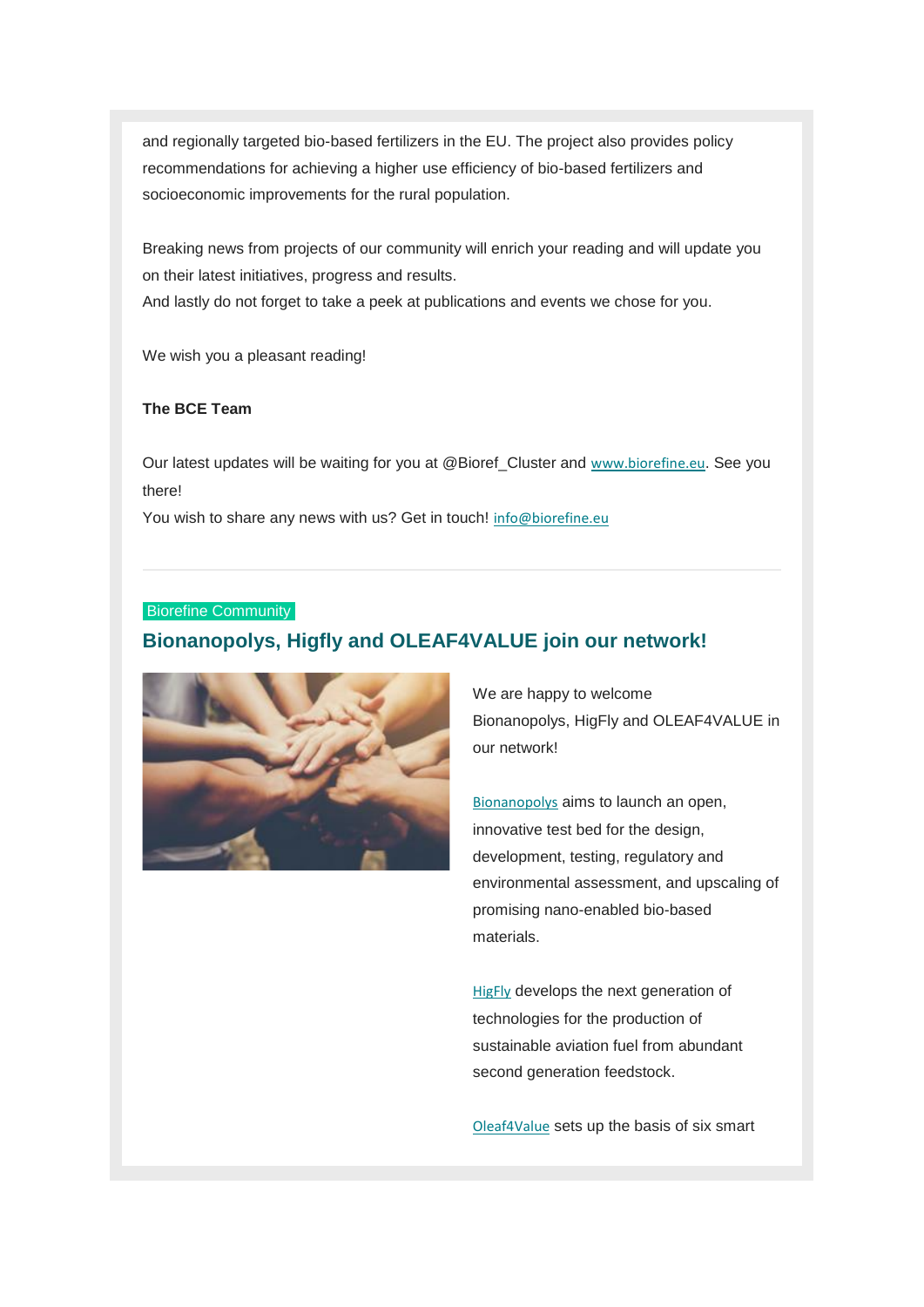value chains based on a newly developed 4.0 concept: Smart Dynamic Multi-Valorisation-Route Biorefinery (SAMBIO) for the cascade valorisation of the olive leaf biomass according to its initial composition.

### **Biorefine Community**

# **Biorefine Conference: the role of biorefineries in European agriculture**



The first edition of the Biorefine Conference 'The role of biorefineries in European agriculture', will take place on 30 and 31 May in Ghent, Belgium. The Conference is aimed at highlighting the current research innovations in the six main Biorefine domains related to the sustainable resource management in the framework of circular economy systems.

Check the preliminary programme and register [here](https://eur03.safelinks.protection.outlook.com/?url=https%3A%2F%2Fbiorefine.us16.list-manage.com%2Ftrack%2Fclick%3Fu%3Daceea0a47657202bfe88eed28%26id%3D0a918334a9%26e%3D527ddf0f1e&data=05%7C01%7CMargherita.Genua%40ugent.be%7C0fc5840f842041328a2308da29ef4446%7Cd7811cdeecef496c8f91a1786241b99c%7C1%7C0%7C637868405482517136%7CUnknown%7CTWFpbGZsb3d8eyJWIjoiMC4wLjAwMDAiLCJQIjoiV2luMzIiLCJBTiI6Ik1haWwiLCJXVCI6Mn0%3D%7C3000%7C%7C%7C&sdata=msHF8wqfc%2BYwoALC5WLb4pNxOm3h%2B8SnaR%2FQL7%2Bffng%3D&reserved=0)

# **Biorefine Community**

**The Flemish Algae Month starts in May!**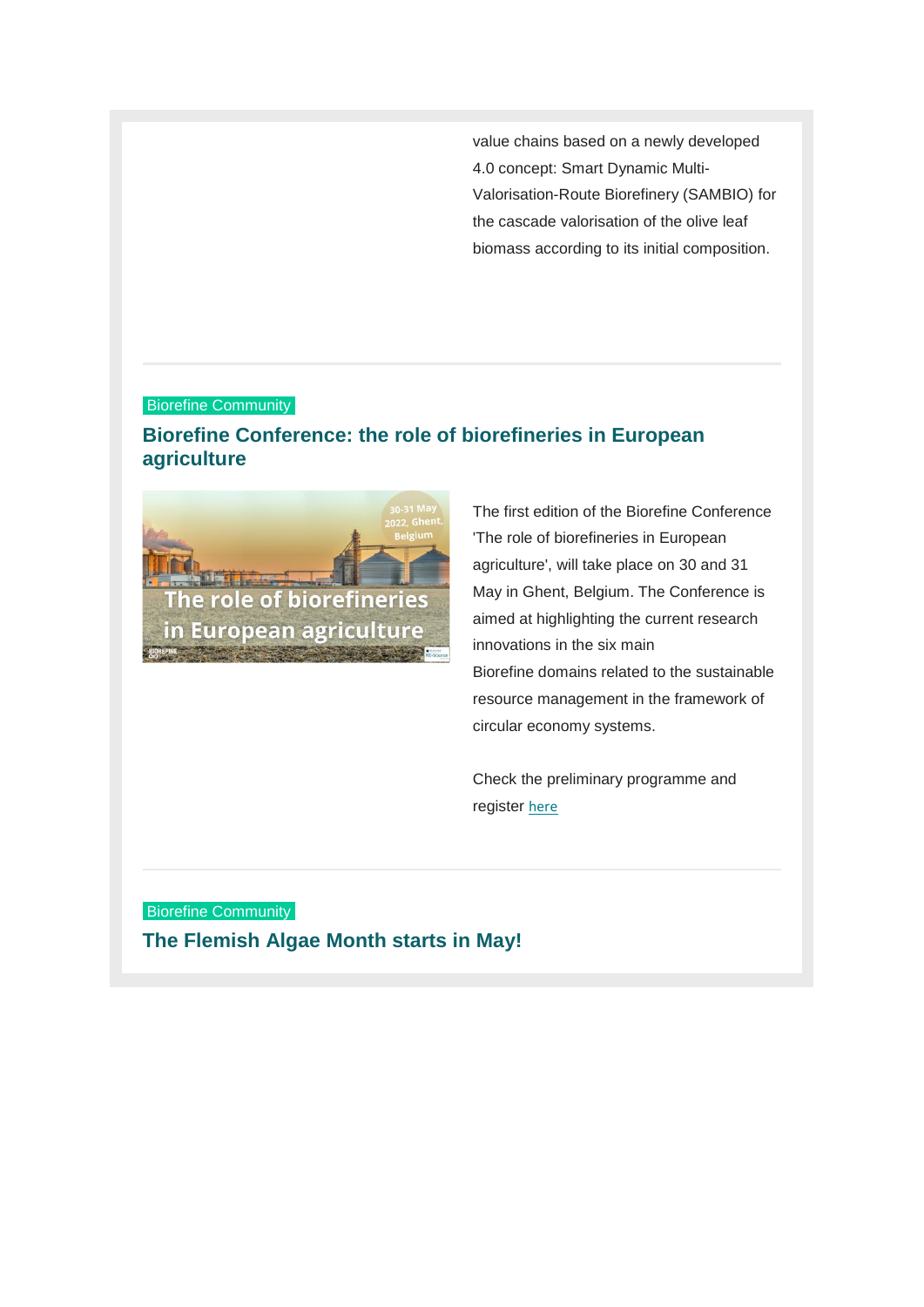

During the Flemish Algae Month Event (FAME), three consecutive events will take place focusing on different aspects of microalgal technology. On May 4th will be discussed the use of (micro)algae in the food industry (ILVO-Flanders Food), while on May 12th the focus will be on the development and upscaling of a circular economy based on microalgae (Radius, Thomas More campus Geel). Finally on May 19th the topic will be the use of agricultural and food side streams for the cultivation of microalgae (UGent-Innolab).

Interested? Discover more on the events [here](https://eur03.safelinks.protection.outlook.com/?url=https%3A%2F%2Fbiorefine.us16.list-manage.com%2Ftrack%2Fclick%3Fu%3Daceea0a47657202bfe88eed28%26id%3D673441ce79%26e%3D527ddf0f1e&data=05%7C01%7CMargherita.Genua%40ugent.be%7C0fc5840f842041328a2308da29ef4446%7Cd7811cdeecef496c8f91a1786241b99c%7C1%7C0%7C637868405482517136%7CUnknown%7CTWFpbGZsb3d8eyJWIjoiMC4wLjAwMDAiLCJQIjoiV2luMzIiLCJBTiI6Ik1haWwiLCJXVCI6Mn0%3D%7C3000%7C%7C%7C&sdata=fSBaBm%2FuNwHfkBUwgeZB79ukcsin35WxjeZxNNlc5jM%3D&reserved=0)



ALG-AD is a Interreg NWE funded project in which new technology is being developed to take excess waste nutrients produced from anaerobic digestion of food and farm waste to cultivate algal biomass for animal feed and other products of value. In this video you can discover the pilot facility in Oostkamp, Belgium.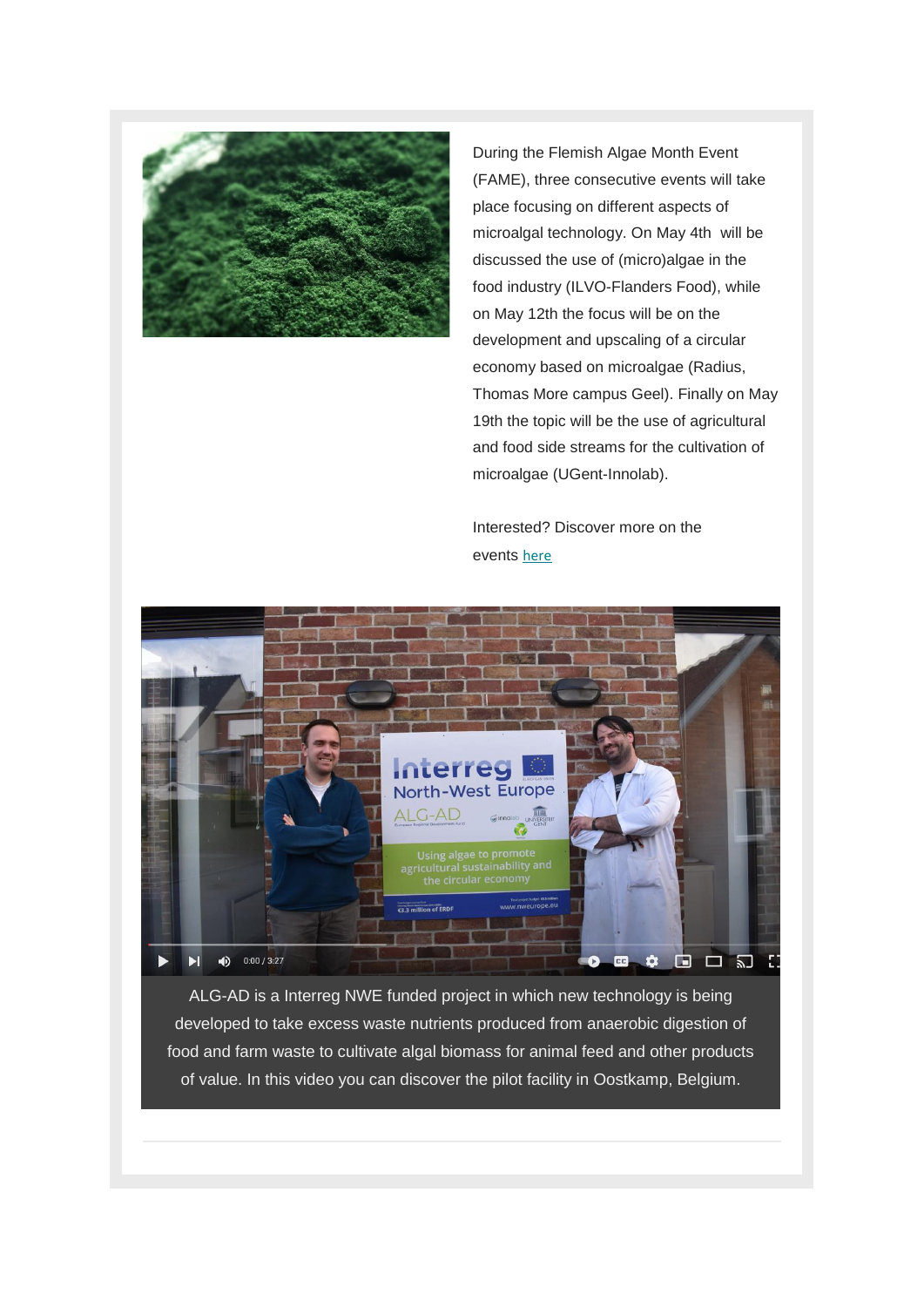## Project's corner

## **LEX4BIO - Optimising bio-based fertilisers in agriculture**



LEX4BIO will identify and quantify nutrientrich side-streams and evaluates technologies for producing safe, efficient and regionally targeted bio-based fertilizers in the EU. LEX4BIO provides policy recommendations for achieving a higher use efficiency of bio-based fertilizers and socioeconomic improvements for the rural population.

#### Read more [here](https://eur03.safelinks.protection.outlook.com/?url=https%3A%2F%2Fbiorefine.us16.list-manage.com%2Ftrack%2Fclick%3Fu%3Daceea0a47657202bfe88eed28%26id%3D9f25d6e999%26e%3D527ddf0f1e&data=05%7C01%7CMargherita.Genua%40ugent.be%7C0fc5840f842041328a2308da29ef4446%7Cd7811cdeecef496c8f91a1786241b99c%7C1%7C0%7C637868405482517136%7CUnknown%7CTWFpbGZsb3d8eyJWIjoiMC4wLjAwMDAiLCJQIjoiV2luMzIiLCJBTiI6Ik1haWwiLCJXVCI6Mn0%3D%7C3000%7C%7C%7C&sdata=Mmyetu4Ljk2eW09loter5wd4%2B2ZxzFTvdJTzFhXiVHA%3D&reserved=0)

A total of about 80 BBFs, including N- and P-fertilizers, are currently being evaluated, including agronomic efficiency, environmental safety and potential risks for food and feed safety and human health. Many of these BBFs are commercially available, but also BBFs that are still on the development phase for reaching commercialization are being included for testing. This will ensure selection of various types of BBFs with different processing technologies and their potential to produce site specific fertilizers for different climatic and soil conditions.



Read more [here](https://eur03.safelinks.protection.outlook.com/?url=https%3A%2F%2Fbiorefine.us16.list-manage.com%2Ftrack%2Fclick%3Fu%3Daceea0a47657202bfe88eed28%26id%3Dee31fff2f5%26e%3D527ddf0f1e&data=05%7C01%7CMargherita.Genua%40ugent.be%7C0fc5840f842041328a2308da29ef4446%7Cd7811cdeecef496c8f91a1786241b99c%7C1%7C0%7C637868405482517136%7CUnknown%7CTWFpbGZsb3d8eyJWIjoiMC4wLjAwMDAiLCJQIjoiV2luMzIiLCJBTiI6Ik1haWwiLCJXVCI6Mn0%3D%7C3000%7C%7C%7C&sdata=fTqWFrIvzS0RRUIDs3Gc81IWQcl7lbwoxKi8xqPS4PE%3D&reserved=0)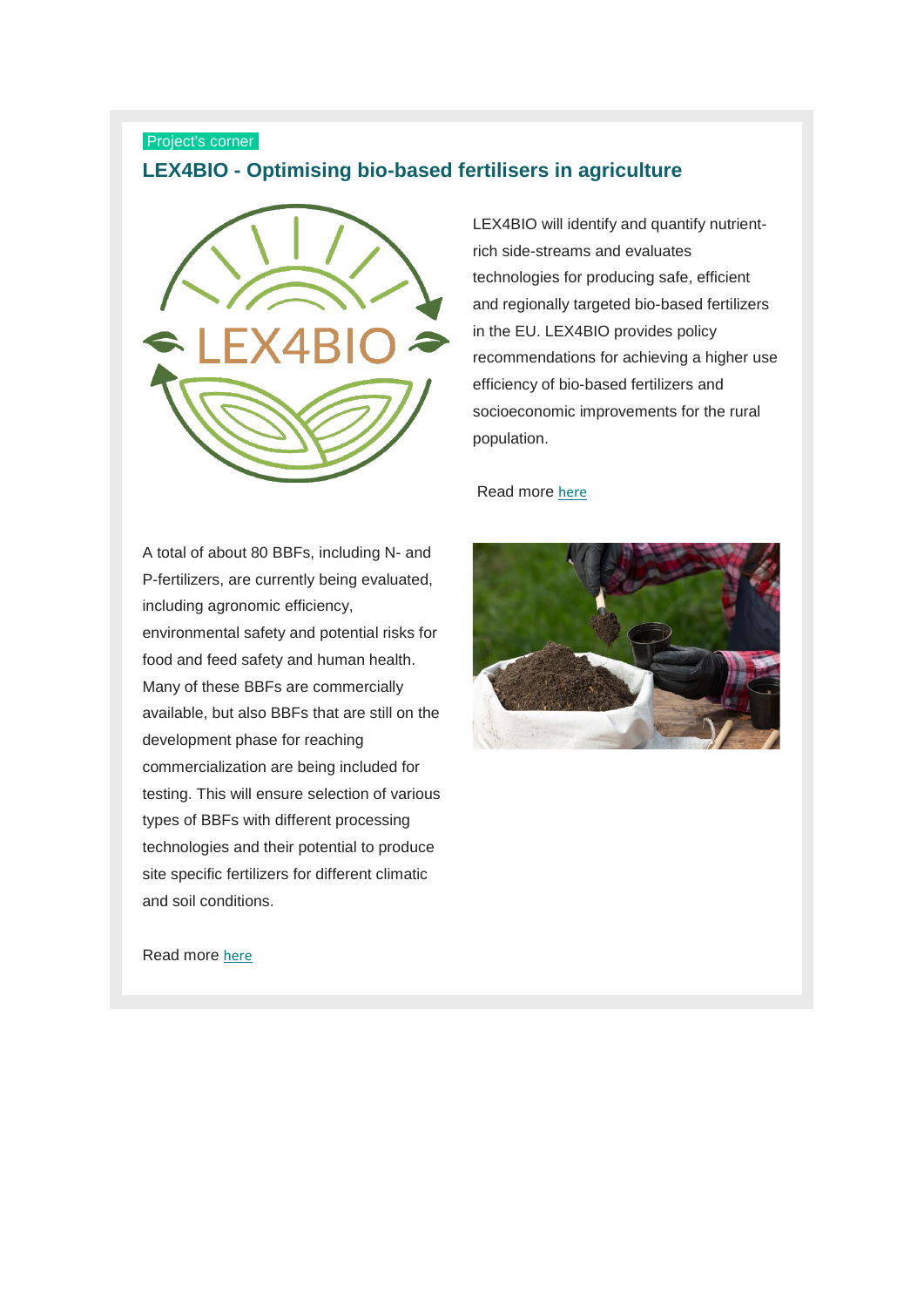

Both field and greenhouse trials are being conducted across Europe, from Spain to Finland, for testing agronomic efficiency of BBFs. Currently, a second year of the field trials is about to start in spring 2022. Preliminary results have shown that great variation exists in mineral fertilizer replacement values of BBFs, but many of the BBFs are equivalent to commonly used mineral fertilizers. From the environmental point of view, characterization of BBFs and soil properties is important for minimizing N and P losses, thus also ensuring best utilization efficiency of these essential nutrients.

Read more [here](https://eur03.safelinks.protection.outlook.com/?url=https%3A%2F%2Fbiorefine.us16.list-manage.com%2Ftrack%2Fclick%3Fu%3Daceea0a47657202bfe88eed28%26id%3Dfccd46e285%26e%3D527ddf0f1e&data=05%7C01%7CMargherita.Genua%40ugent.be%7C0fc5840f842041328a2308da29ef4446%7Cd7811cdeecef496c8f91a1786241b99c%7C1%7C0%7C637868405482517136%7CUnknown%7CTWFpbGZsb3d8eyJWIjoiMC4wLjAwMDAiLCJQIjoiV2luMzIiLCJBTiI6Ik1haWwiLCJXVCI6Mn0%3D%7C3000%7C%7C%7C&sdata=ez7wuNqiFQM6IZnmd730ETqf%2FGz4Fe0BR8kvIylAYHc%3D&reserved=0)

# **Food for thoughts**

Lex4Bio - Improving the prediction of fertilizer phosphorus availability to plants with [simple, but non-standardized extraction techniques](https://eur03.safelinks.protection.outlook.com/?url=https%3A%2F%2Fbiorefine.us16.list-manage.com%2Ftrack%2Fclick%3Fu%3Daceea0a47657202bfe88eed28%26id%3Dfefb1980c4%26e%3D527ddf0f1e&data=05%7C01%7CMargherita.Genua%40ugent.be%7C0fc5840f842041328a2308da29ef4446%7Cd7811cdeecef496c8f91a1786241b99c%7C1%7C0%7C637868405482517136%7CUnknown%7CTWFpbGZsb3d8eyJWIjoiMC4wLjAwMDAiLCJQIjoiV2luMzIiLCJBTiI6Ik1haWwiLCJXVCI6Mn0%3D%7C3000%7C%7C%7C&sdata=o%2B8W2Jseex%2F27wywn1yLeOj9%2FIzIoB4HksvJArQlDO4%3D&reserved=0) - Science of The Total Environment 806

ReNu2Farm - [What are the desired properties of recycling-derived fertilisers from an](https://eur03.safelinks.protection.outlook.com/?url=https%3A%2F%2Fbiorefine.us16.list-manage.com%2Ftrack%2Fclick%3Fu%3Daceea0a47657202bfe88eed28%26id%3D0001ef2f1e%26e%3D527ddf0f1e&data=05%7C01%7CMargherita.Genua%40ugent.be%7C0fc5840f842041328a2308da29ef4446%7Cd7811cdeecef496c8f91a1786241b99c%7C1%7C0%7C637868405482517136%7CUnknown%7CTWFpbGZsb3d8eyJWIjoiMC4wLjAwMDAiLCJQIjoiV2luMzIiLCJBTiI6Ik1haWwiLCJXVCI6Mn0%3D%7C3000%7C%7C%7C&sdata=7MEfPNpFcycW0m4TS4e6oQXGQPA%2FCbx17W6sGzMs7IY%3D&reserved=0)  [end-user perspective?](https://eur03.safelinks.protection.outlook.com/?url=https%3A%2F%2Fbiorefine.us16.list-manage.com%2Ftrack%2Fclick%3Fu%3Daceea0a47657202bfe88eed28%26id%3D0001ef2f1e%26e%3D527ddf0f1e&data=05%7C01%7CMargherita.Genua%40ugent.be%7C0fc5840f842041328a2308da29ef4446%7Cd7811cdeecef496c8f91a1786241b99c%7C1%7C0%7C637868405482517136%7CUnknown%7CTWFpbGZsb3d8eyJWIjoiMC4wLjAwMDAiLCJQIjoiV2luMzIiLCJBTiI6Ik1haWwiLCJXVCI6Mn0%3D%7C3000%7C%7C%7C&sdata=7MEfPNpFcycW0m4TS4e6oQXGQPA%2FCbx17W6sGzMs7IY%3D&reserved=0) - Science Direct

## Project news

**F-CUBED members gathered together for the consortium meeting**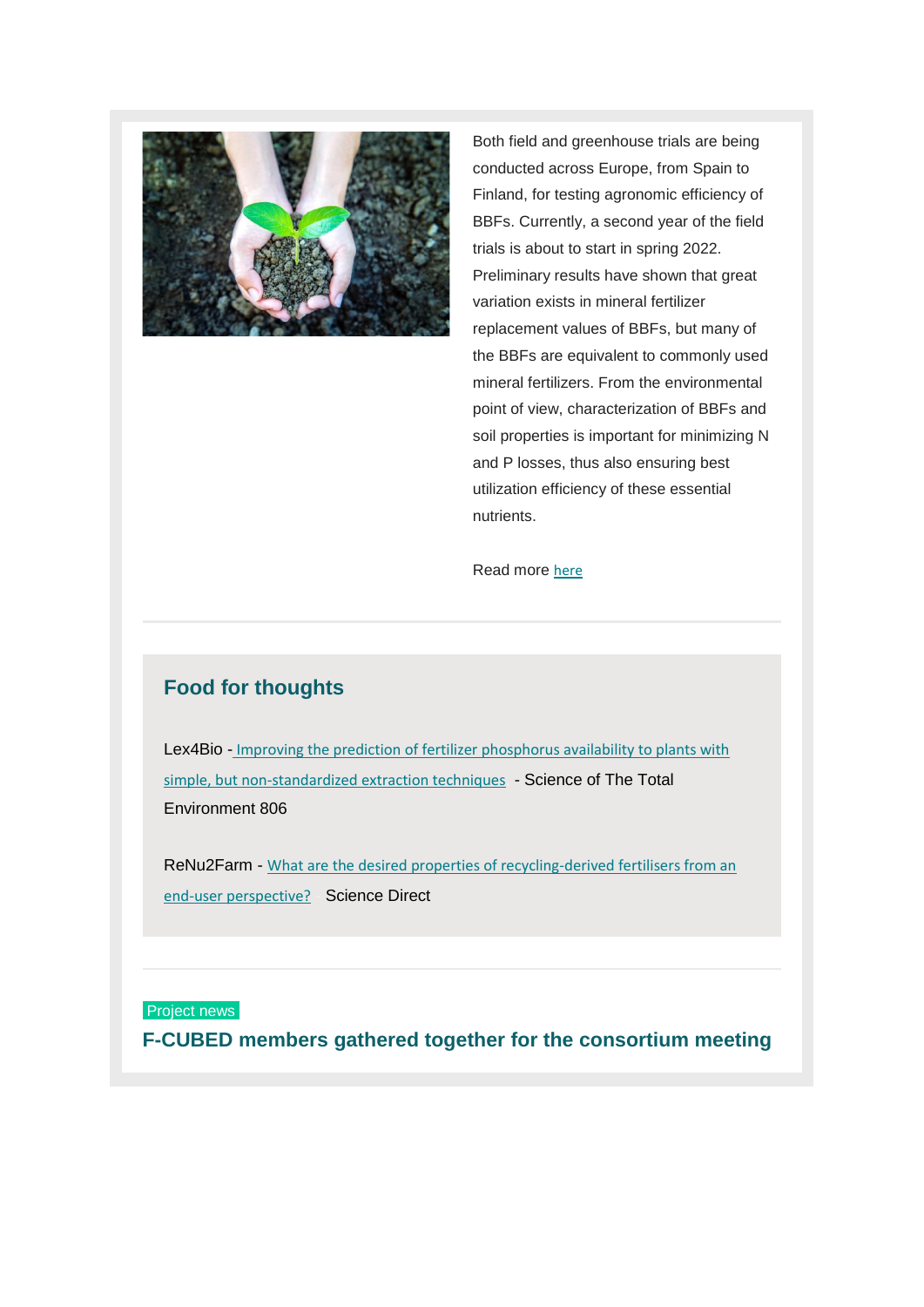

F-CUBED consortium members gathered together on the 11th and 12th of April 2022 for the project´s second consortium meeting in the beautiful town of Reus in the province of Tarragona, Spain where for the first time partners were all able to meet in person to discuss the project´s progress. The main focus of the meeting were the results from the two pilot tests conducted on paper sludge and olive pomace, the ongoing work of the life cycle and value chain assessments and the subsequent dissemination strategy.

Read more [here](https://eur03.safelinks.protection.outlook.com/?url=https%3A%2F%2Fbiorefine.us16.list-manage.com%2Ftrack%2Fclick%3Fu%3Daceea0a47657202bfe88eed28%26id%3Da4cd4a03e8%26e%3D527ddf0f1e&data=05%7C01%7CMargherita.Genua%40ugent.be%7C0fc5840f842041328a2308da29ef4446%7Cd7811cdeecef496c8f91a1786241b99c%7C1%7C0%7C637868405482517136%7CUnknown%7CTWFpbGZsb3d8eyJWIjoiMC4wLjAwMDAiLCJQIjoiV2luMzIiLCJBTiI6Ik1haWwiLCJXVCI6Mn0%3D%7C3000%7C%7C%7C&sdata=bB%2FZOHTWGRt1GveiKXCsq4RZT512yP1IakL983WxKqI%3D&reserved=0)

### Project news

## **An open innovation test-bed for the development of bio-based nanomaterials**

Sionanopolys

A more sustainable future requires efficient measures to protect climate, to reduce greenhouse gas emissions and to save fossil resources. A lot of industries have realized this necessity and look for potential alternatives to fossil-based materials for their production processes. The complexity of development steps of these alternatives, so called biomaterials must not be underestimated. Bionanopolys aims to provide biomaterials with desired properties and accelerate market entry through efficient support services. For this purpose, 14 pilot plants are available for different tests, which are complemented by a broad variety of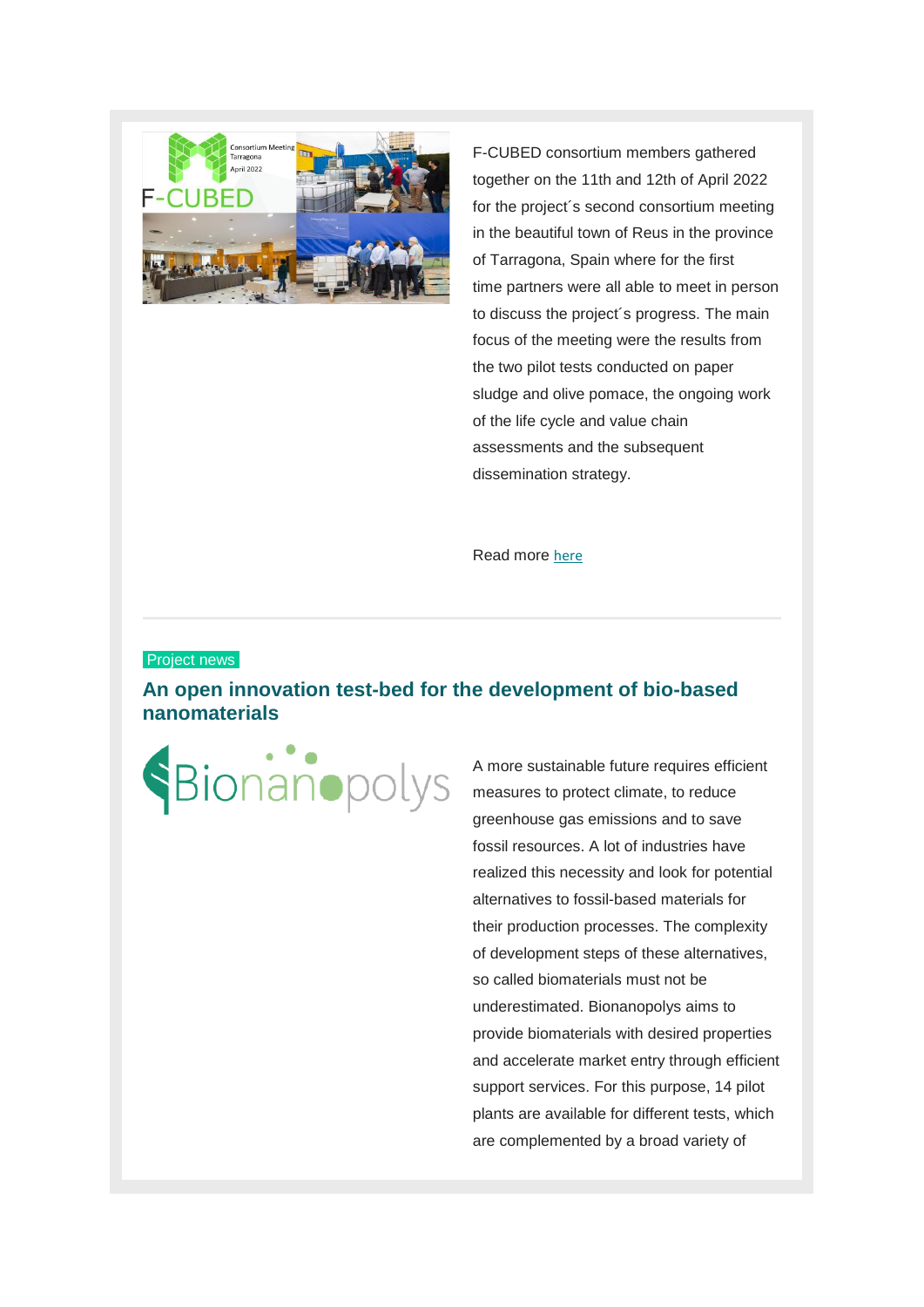services.

Read more [here](https://eur03.safelinks.protection.outlook.com/?url=https%3A%2F%2Fbiorefine.us16.list-manage.com%2Ftrack%2Fclick%3Fu%3Daceea0a47657202bfe88eed28%26id%3D18cebe852f%26e%3D527ddf0f1e&data=05%7C01%7CMargherita.Genua%40ugent.be%7C0fc5840f842041328a2308da29ef4446%7Cd7811cdeecef496c8f91a1786241b99c%7C1%7C0%7C637868405482517136%7CUnknown%7CTWFpbGZsb3d8eyJWIjoiMC4wLjAwMDAiLCJQIjoiV2luMzIiLCJBTiI6Ik1haWwiLCJXVCI6Mn0%3D%7C3000%7C%7C%7C&sdata=DYSQnKoqQc64Ir4xBp64yh2gx5qiOx4%2FCLkcxSwgRWc%3D&reserved=0)

### Project news

**ReNu2Farm CAP launches a survey for the recreational sector and private users**

**Interreg North-West Europe ReNu2Farm European Regional Development Fund** 

The ReNu2Farm CAP consortium developed a survey for the recreational sector and the private users to better understand the knowledge gaps that are hampering the RDFs market uptake.

Are you working in the recreational sector? or do you know people from the sector?

Support us and participate in our survey, or forward it to people that could be interested, to help us investigating the existing barriers for use of recycled nutrients and identifying the needs of the targeted sectors.

Read more [here](https://eur03.safelinks.protection.outlook.com/?url=https%3A%2F%2Fbiorefine.us16.list-manage.com%2Ftrack%2Fclick%3Fu%3Daceea0a47657202bfe88eed28%26id%3D2452d88c97%26e%3D527ddf0f1e&data=05%7C01%7CMargherita.Genua%40ugent.be%7C0fc5840f842041328a2308da29ef4446%7Cd7811cdeecef496c8f91a1786241b99c%7C1%7C0%7C637868405482517136%7CUnknown%7CTWFpbGZsb3d8eyJWIjoiMC4wLjAwMDAiLCJQIjoiV2luMzIiLCJBTiI6Ik1haWwiLCJXVCI6Mn0%3D%7C3000%7C%7C%7C&sdata=oh1wBQloPwsIzKGO%2FfynhsVlGU3MwivIOXh%2FLJV86Ws%3D&reserved=0)

### Project news

# **HIGFLY Solvent Selection and Quantum Chemistry**



One of the HIGFLY project´s main objectives is to reduce the energy consumption of sustainable aviation fuel production by targeting unit operations throughout the process ranging from more efficient reactor technologies and catalysts to designer solvents and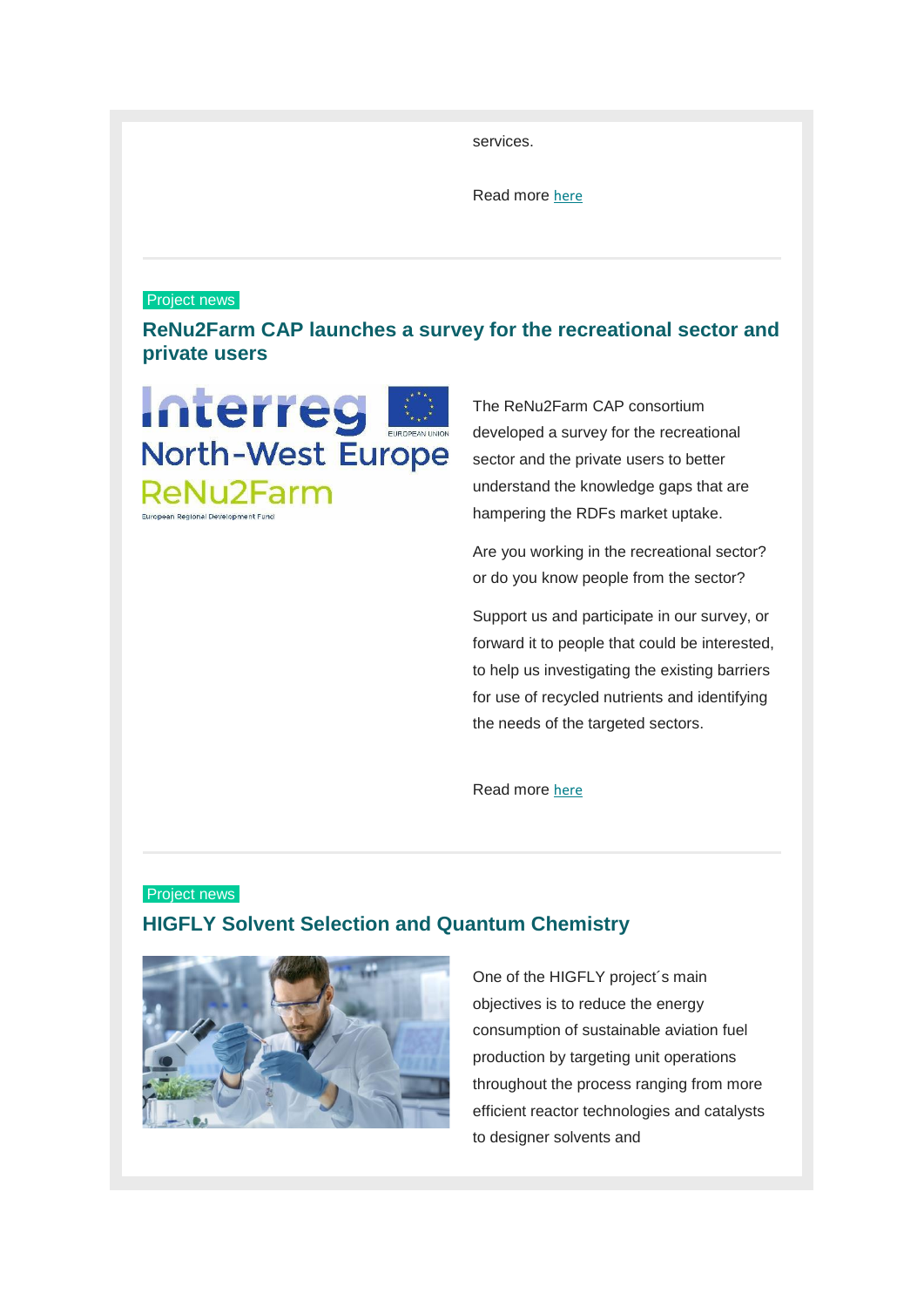membranes. Furthermore, the aim is for a more circular process using solvents of natural origin, specifically, combinations of natural compounds called deep eutectic solvents (DES).

Read more [here](https://eur03.safelinks.protection.outlook.com/?url=https%3A%2F%2Fbiorefine.us16.list-manage.com%2Ftrack%2Fclick%3Fu%3Daceea0a47657202bfe88eed28%26id%3D7bb2857be9%26e%3D527ddf0f1e&data=05%7C01%7CMargherita.Genua%40ugent.be%7C0fc5840f842041328a2308da29ef4446%7Cd7811cdeecef496c8f91a1786241b99c%7C1%7C0%7C637868405482517136%7CUnknown%7CTWFpbGZsb3d8eyJWIjoiMC4wLjAwMDAiLCJQIjoiV2luMzIiLCJBTiI6Ik1haWwiLCJXVCI6Mn0%3D%7C3000%7C%7C%7C&sdata=I43TAZApBlF6wtlzaim6gMGS40lRoS0v1cSEVOnWy9Q%3D&reserved=0)

### Project news

## **Nutri2Cycle hosted its webinar series on the Lighthouse Network**



Yesterday, the Nutri2Cycle project closed its webinar series dedicated to the 'Lighthouse Network'. The series was aimed at presenting the lighthouse prototypes of nutrient management approaches and innovation. During the webinars, the lighthouse demos demonstrated the research outcomes at relevant pilot, field, farm scale in order to assess the technical feasibility of the proposed solutions and favor their transferability across the EU regions.

If you missed this event, do not worry! You can re-watch it [here](https://eur03.safelinks.protection.outlook.com/?url=https%3A%2F%2Fbiorefine.us16.list-manage.com%2Ftrack%2Fclick%3Fu%3Daceea0a47657202bfe88eed28%26id%3Dac501b098c%26e%3D527ddf0f1e&data=05%7C01%7CMargherita.Genua%40ugent.be%7C0fc5840f842041328a2308da29ef4446%7Cd7811cdeecef496c8f91a1786241b99c%7C1%7C0%7C637868405482517136%7CUnknown%7CTWFpbGZsb3d8eyJWIjoiMC4wLjAwMDAiLCJQIjoiV2luMzIiLCJBTiI6Ik1haWwiLCJXVCI6Mn0%3D%7C3000%7C%7C%7C&sdata=nbZTfKW1bp4voAWe0tBNalYcecda4Ycp6MqqirHufWE%3D&reserved=0)!

# Project news **Citizens visit the VALUEWASTE Pilot Plant in Murcia, Spain**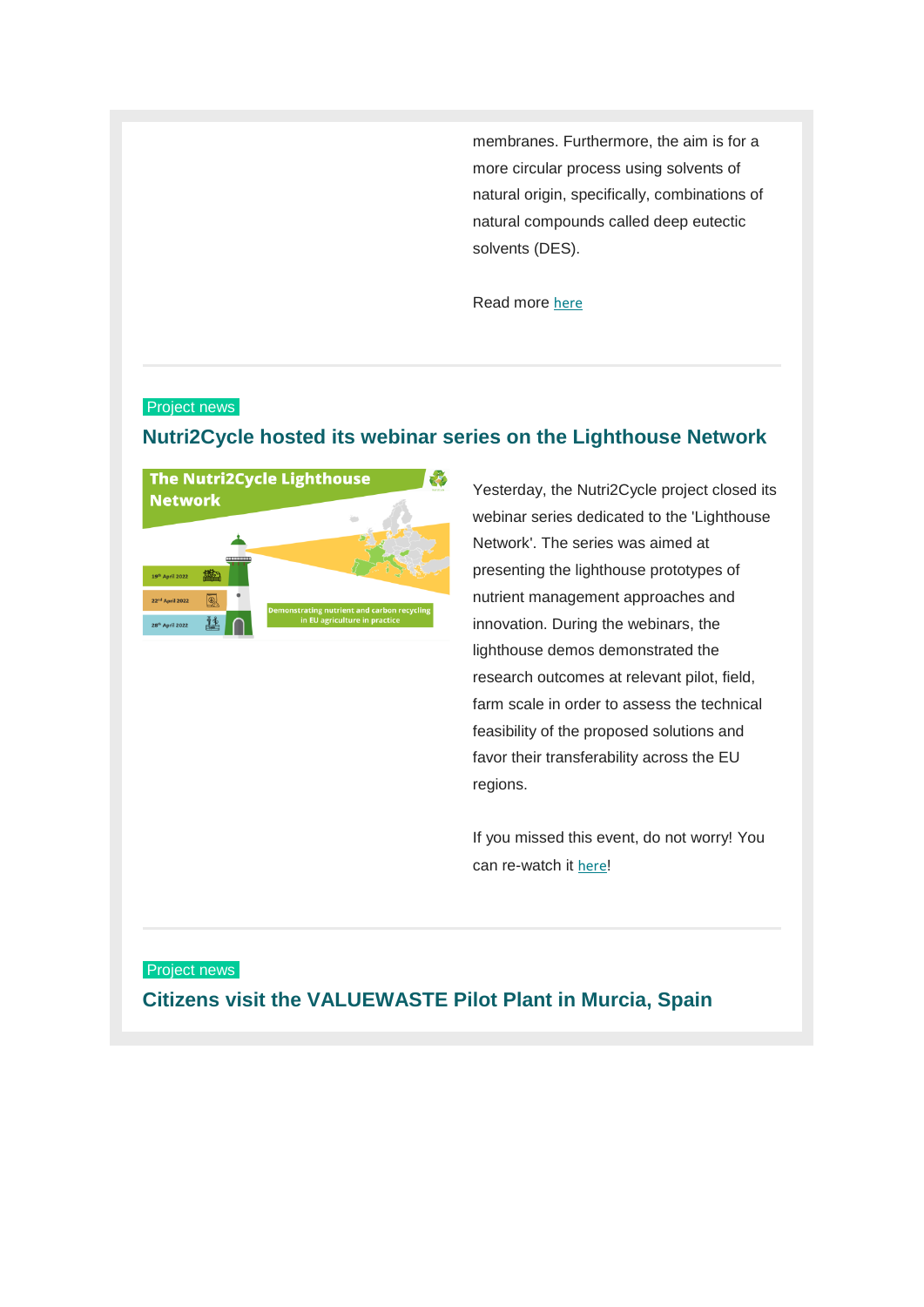

The Murcia City Council, as part of the second communication campaign of the project in Murcia (Spain) and Kalundborg (Denmark), recently organised a series of visits to the VALUEWASTE Pilot Plant in Cañada Hermosa, Murcia (Spain).

Read more [here](https://eur03.safelinks.protection.outlook.com/?url=https%3A%2F%2Fbiorefine.us16.list-manage.com%2Ftrack%2Fclick%3Fu%3Daceea0a47657202bfe88eed28%26id%3D4c926cc2f7%26e%3D527ddf0f1e&data=05%7C01%7CMargherita.Genua%40ugent.be%7C0fc5840f842041328a2308da29ef4446%7Cd7811cdeecef496c8f91a1786241b99c%7C1%7C0%7C637868405482517136%7CUnknown%7CTWFpbGZsb3d8eyJWIjoiMC4wLjAwMDAiLCJQIjoiV2luMzIiLCJBTiI6Ik1haWwiLCJXVCI6Mn0%3D%7C3000%7C%7C%7C&sdata=%2F0hogGX%2FzVukxcmqxqr48p7RSwzsklATZymVYCjIYKI%3D&reserved=0)

### Project news

# **Updates from the Run4Life project**



With the final workshop at the end of November 2021 and the final review meeting in February 2022 the Run4Life project has officially come to an end. Of course the consortium is still actively sharing the project results.

Read more [here](https://eur03.safelinks.protection.outlook.com/?url=https%3A%2F%2Fbiorefine.us16.list-manage.com%2Ftrack%2Fclick%3Fu%3Daceea0a47657202bfe88eed28%26id%3D07d456bc64%26e%3D527ddf0f1e&data=05%7C01%7CMargherita.Genua%40ugent.be%7C0fc5840f842041328a2308da29ef4446%7Cd7811cdeecef496c8f91a1786241b99c%7C1%7C0%7C637868405482517136%7CUnknown%7CTWFpbGZsb3d8eyJWIjoiMC4wLjAwMDAiLCJQIjoiV2luMzIiLCJBTiI6Ik1haWwiLCJXVCI6Mn0%3D%7C3000%7C%7C%7C&sdata=lCGqk28xCTIQs9SN3LtL34K9XQQoi%2BxYM7QRswXhY4A%3D&reserved=0)

#### Project news

# **GlasPort Bio has had recent successes in both awards and research funding!**



Irish Times Innovation Award – Sustainability category winner: GlasPort Bio's innovative technology, GasAbate, which tackles agricultural emissions at source, was awarded the prestigious Irish Times Innovation Award for Sustainability in March 2022.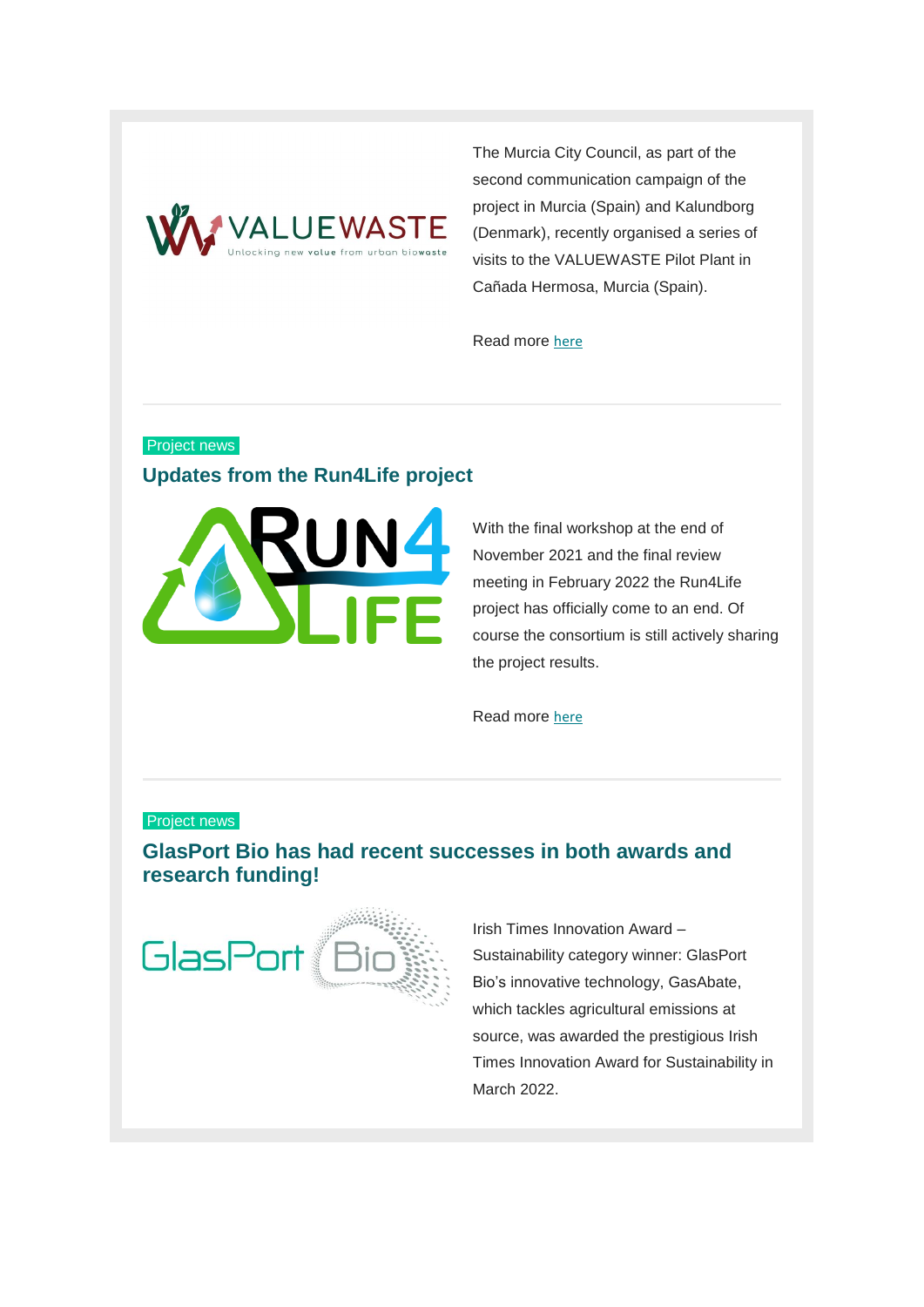#### Read more [here](https://eur03.safelinks.protection.outlook.com/?url=https%3A%2F%2Fbiorefine.us16.list-manage.com%2Ftrack%2Fclick%3Fu%3Daceea0a47657202bfe88eed28%26id%3D7bda93ad9f%26e%3D527ddf0f1e&data=05%7C01%7CMargherita.Genua%40ugent.be%7C0fc5840f842041328a2308da29ef4446%7Cd7811cdeecef496c8f91a1786241b99c%7C1%7C0%7C637868405482517136%7CUnknown%7CTWFpbGZsb3d8eyJWIjoiMC4wLjAwMDAiLCJQIjoiV2luMzIiLCJBTiI6Ik1haWwiLCJXVCI6Mn0%3D%7C3000%7C%7C%7C&sdata=NqOwRfT5nceSUaWTrfvft%2FZS7ys2ei0V7tqemcyzD2Q%3D&reserved=0)

#### Upcoming events

**Save the date!**



### **EUBCE 2022**

**9-12 May 2022, Marseille & Online, France**

EUBCE is the largest biomass conference and exhibition in the world.

Each year, EUBCE brings together the greatest minds and latest advancements in biomass, with the aim of accelerating research and market uptake across the globe. During the conference, over 2,000 experts from both academia and industry share and discuss groundbreaking ideas, technologies, applications, and solutions for the sourcing, production, and utility of biomass.

#### [Continue reading](https://eur03.safelinks.protection.outlook.com/?url=https%3A%2F%2Fbiorefine.us16.list-manage.com%2Ftrack%2Fclick%3Fu%3Daceea0a47657202bfe88eed28%26id%3D03625c95c2%26e%3D527ddf0f1e&data=05%7C01%7CMargherita.Genua%40ugent.be%7C0fc5840f842041328a2308da29ef4446%7Cd7811cdeecef496c8f91a1786241b99c%7C1%7C0%7C637868405482517136%7CUnknown%7CTWFpbGZsb3d8eyJWIjoiMC4wLjAwMDAiLCJQIjoiV2luMzIiLCJBTiI6Ik1haWwiLCJXVCI6Mn0%3D%7C3000%7C%7C%7C&sdata=B1yPOdwDxYpZ%2B0C17NxTLqhiKjMYpfpIJ9OtlPgQ34w%3D&reserved=0)



## **ManuREsource 2021 11-13 May 2022, 's Hertogenbosch, The Netherlands**

ManuREsource is an international conference stimulating the exchange of experiences between regions on the policy measures taken for coping with manure surpluses, both in terms of manure management in a broad sense, and more specifically in terms of manure treatment.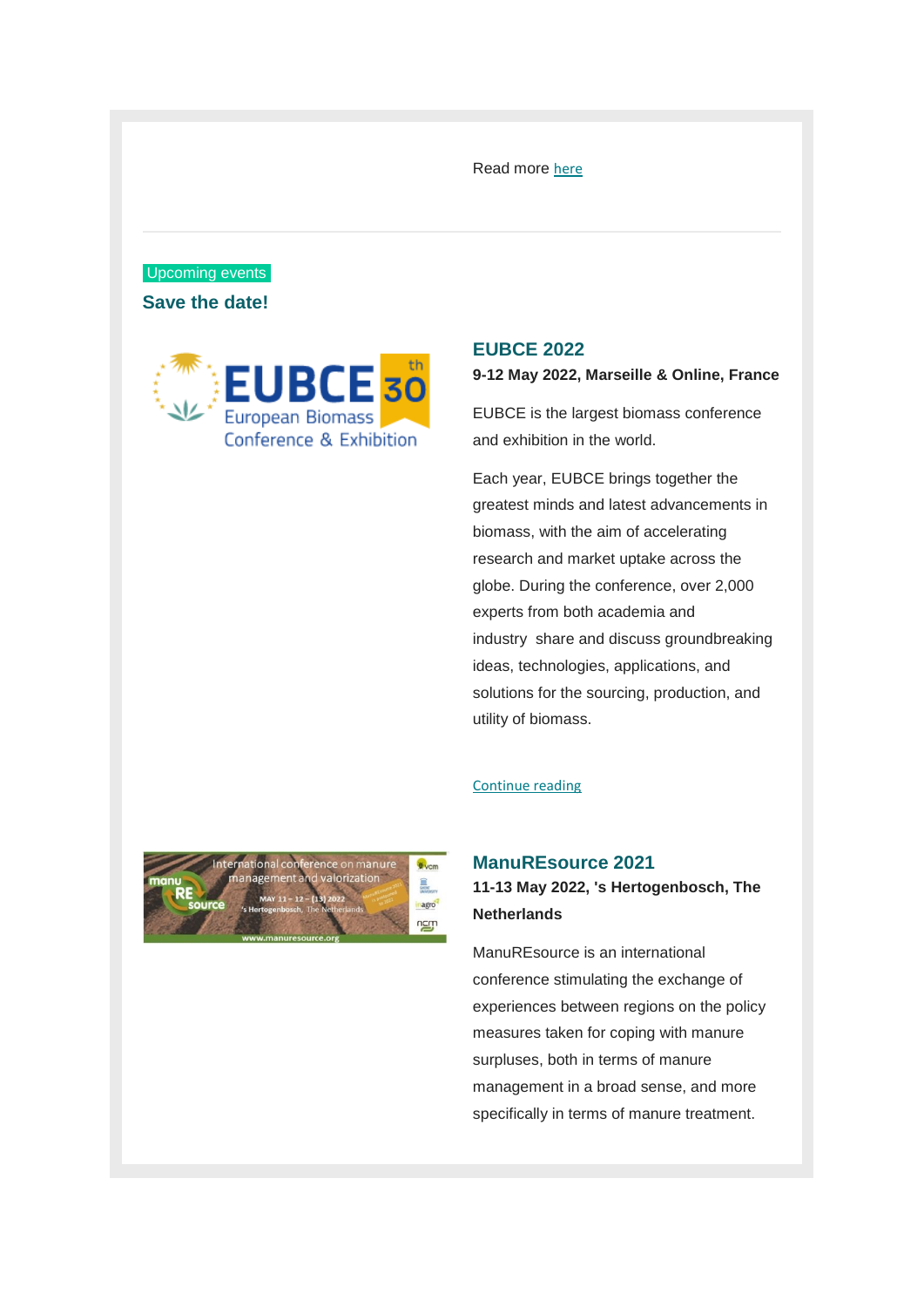#### [Continue reading](https://eur03.safelinks.protection.outlook.com/?url=https%3A%2F%2Fbiorefine.us16.list-manage.com%2Ftrack%2Fclick%3Fu%3Daceea0a47657202bfe88eed28%26id%3D0f0128c551%26e%3D527ddf0f1e&data=05%7C01%7CMargherita.Genua%40ugent.be%7C0fc5840f842041328a2308da29ef4446%7Cd7811cdeecef496c8f91a1786241b99c%7C1%7C0%7C637868405482517136%7CUnknown%7CTWFpbGZsb3d8eyJWIjoiMC4wLjAwMDAiLCJQIjoiV2luMzIiLCJBTiI6Ik1haWwiLCJXVCI6Mn0%3D%7C3000%7C%7C%7C&sdata=rvN2rsPD4%2FsVRKKIWjnYO2nfEdLIUx77UKST%2FzLu%2BqQ%3D&reserved=0)

# **ESPC4 & PERM5 (Phosphorus in Europe Research Meeeting) 20-22 June 2022, Vienna & Online,**

**Austria**

European

Sustainable

**Phosphorus** Conference

The European Sustainable Phosphorus Conferences are unique events bringing together companies, stakeholders, regional and national authorities, innovation and researchers, to discuss phosphorus and nutrients sustainability actions and policies. This fourth conference ESPC4 follows from the previous three successful ESPC conferences.

#### [Continue reading](https://eur03.safelinks.protection.outlook.com/?url=https%3A%2F%2Fbiorefine.us16.list-manage.com%2Ftrack%2Fclick%3Fu%3Daceea0a47657202bfe88eed28%26id%3D249c1b53e9%26e%3D527ddf0f1e&data=05%7C01%7CMargherita.Genua%40ugent.be%7C0fc5840f842041328a2308da29ef4446%7Cd7811cdeecef496c8f91a1786241b99c%7C1%7C0%7C637868405482517136%7CUnknown%7CTWFpbGZsb3d8eyJWIjoiMC4wLjAwMDAiLCJQIjoiV2luMzIiLCJBTiI6Ik1haWwiLCJXVCI6Mn0%3D%7C3000%7C%7C%7C&sdata=AyMLoeTx7kkAp3EnAZcW8vaa54ysDcwAfBvlODEavF4%3D&reserved=0)

*The Biorefine Cluster is supported by the European Biogas Association (EBA), a no-profit organisation which advocates for recognition of biomethane and other renewable gases as sustainable, on demand and flexible energy sources that provide multiple knock on socio-economic and environmental benefits. Learn more [here](https://eur03.safelinks.protection.outlook.com/?url=https%3A%2F%2Fbiorefine.us16.list-manage.com%2Ftrack%2Fclick%3Fu%3Daceea0a47657202bfe88eed28%26id%3D35a5f71d66%26e%3D527ddf0f1e&data=05%7C01%7CMargherita.Genua%40ugent.be%7C0fc5840f842041328a2308da29ef4446%7Cd7811cdeecef496c8f91a1786241b99c%7C1%7C0%7C637868405482517136%7CUnknown%7CTWFpbGZsb3d8eyJWIjoiMC4wLjAwMDAiLCJQIjoiV2luMzIiLCJBTiI6Ik1haWwiLCJXVCI6Mn0%3D%7C3000%7C%7C%7C&sdata=IF0E%2FGRU8tbs7sqdzrTAQ%2Birvehow39DnUHcp4VU96M%3D&reserved=0)*

**VIENNA** 

20 - 22 June



## **[SIGN UP TO OUR NEWSLETTER](https://eur03.safelinks.protection.outlook.com/?url=https%3A%2F%2Fbiorefine.us16.list-manage.com%2Ftrack%2Fclick%3Fu%3Daceea0a47657202bfe88eed28%26id%3Dc3774c29a4%26e%3D527ddf0f1e&data=05%7C01%7CMargherita.Genua%40ugent.be%7C0fc5840f842041328a2308da29ef4446%7Cd7811cdeecef496c8f91a1786241b99c%7C1%7C0%7C637868405482517136%7CUnknown%7CTWFpbGZsb3d8eyJWIjoiMC4wLjAwMDAiLCJQIjoiV2luMzIiLCJBTiI6Ik1haWwiLCJXVCI6Mn0%3D%7C3000%7C%7C%7C&sdata=H7SbIEQ%2FzY53mKM%2FQrQhxbzqR532K2velxIZOYsiXzI%3D&reserved=0)**



[Unsubscribe from this list](https://eur03.safelinks.protection.outlook.com/?url=https%3A%2F%2Fbiorefine.us16.list-manage.com%2Funsubscribe%3Fu%3Daceea0a47657202bfe88eed28%26id%3Db5d69d4191%26e%3D527ddf0f1e%26c%3D58751d1733&data=05%7C01%7CMargherita.Genua%40ugent.be%7C0fc5840f842041328a2308da29ef4446%7Cd7811cdeecef496c8f91a1786241b99c%7C1%7C0%7C637868405482673364%7CUnknown%7CTWFpbGZsb3d8eyJWIjoiMC4wLjAwMDAiLCJQIjoiV2luMzIiLCJBTiI6Ik1haWwiLCJXVCI6Mn0%3D%7C3000%7C%7C%7C&sdata=nen9UroMSkeLbVuslT32MoraVw5jKACxbXLq1Cm%2Bfa8%3D&reserved=0).